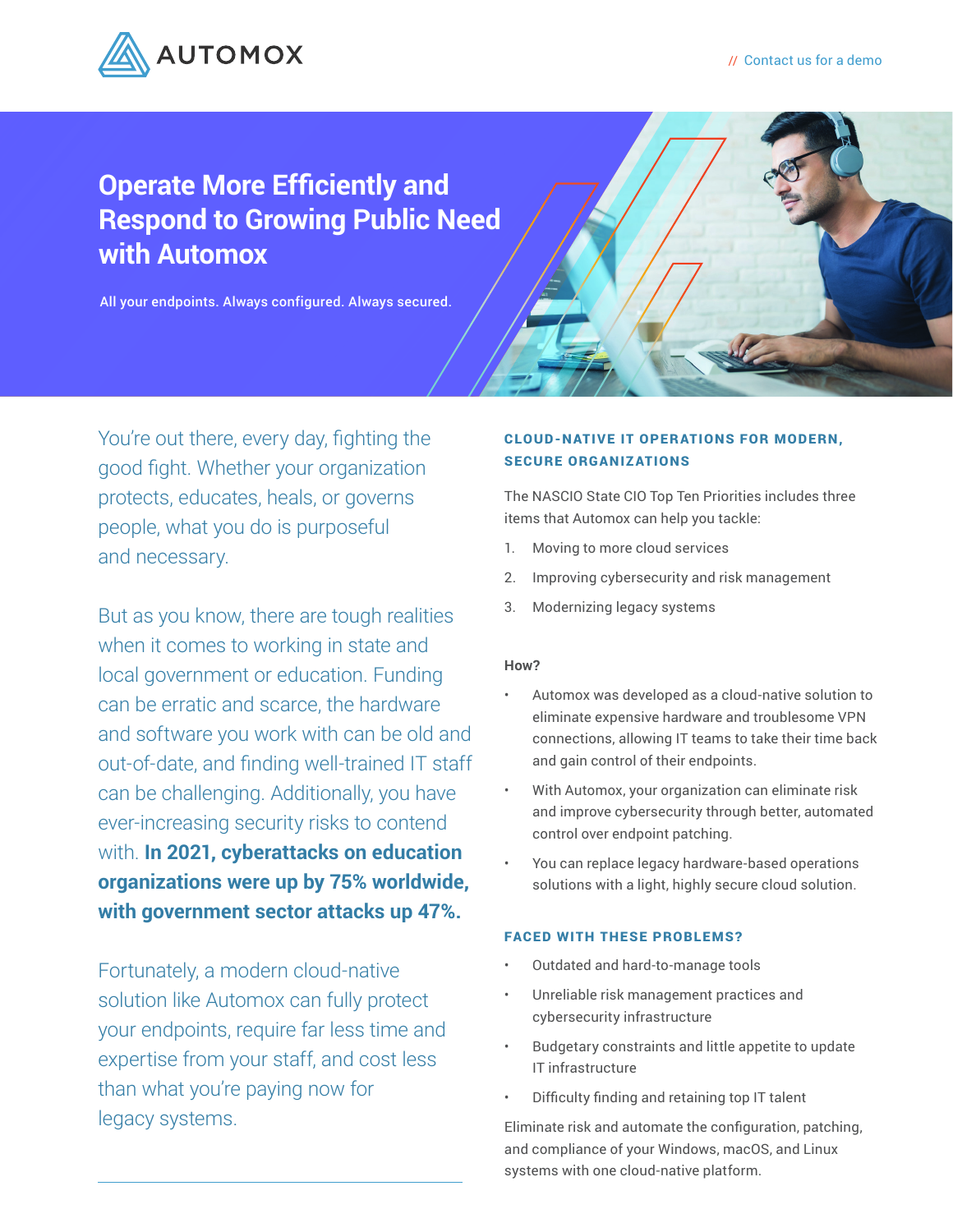

### $\tilde{\textbf{S}}$ ) SPEND FEWER HOURS DOING MORE

IT departments need fast, easy-to-use tools to power their organizations. There isn't time to spend months installing new hardware and training staff on new (or legacy) systems, helping users with VPN connections, and doing one manual patch after another.

With Automox, an IT manager can eliminate up to 97% of the time they spend on patching, reducing their workload from 30 or more hours per week to just 1 or 2. Fewer repetitive tasks frees up small teams to do more strategic work and expend far less capital expense.

- Fast set-up
- Zero maintenance
- Remote patching with no VPN
- Frictionless work-from-home support
- Automatic patching/ configuration/ software deployment

## $\text{F}_{\text{F}}$ FIX VULNERABILITIES FAST

Public sectors are key cybercrime targets. Bad actors know that governmental agencies and educational systems often use older, legacy systems to manage their endpoints, and take advantage of the many ways these systems can be infiltrated. The best defense is to maintain basic cyber hygiene by addressing every vulnerability found, fast.

Automox can surface vulnerabilities and automate patching, so even before you hear about a vulnerability, an Automox automated patching policy is on the case, providing you with a prioritized list in your management console. In seconds you can approve and execute remediation tasks to ensure endpoint protection is up-to-date.

Automox has also partnered with security solutions like Qualys, Tenable, Rapid7, CrowdStrike and others to provide remediation for detected vulnerabilities.

- Automatic patching policy enforcement
- Syncs with your vulnerability scanning solution
- Fast ingest and remediation

### $\widehat{K}$  REPLACE CLUNKY LEGACY TOOLS

Automox is cloud-native, which means no hardware infrastructure or VPN connections required. Windows, Mac and Linux endpoints can be configured and managed, no matter where they're located, from one console. It's no wonder NASCIO recommends moving to a cloud-native solution like Automox because it:

- Reduces hardware burden and cost
- Easy access to all endpoints without VPNs
- Reduces risk with cloud redundancy
- Operates from a single console
- Protects remote endpoints anywhere

# SLASH COST AND COMPLEXITY

If budget constraints are a pain point for your organization, here's an important fact: Automox can help you reduce operational costs by up to 80%.

Legacy and on-premises IT operations solutions accrue mountains of overhead cost on:

- Multiple hardware servers
- Specialized operations personnel
- Content delivery networks
- Long installation time and lengthy staff training
- Maintenance and support contracts
- Time-consuming software update installations